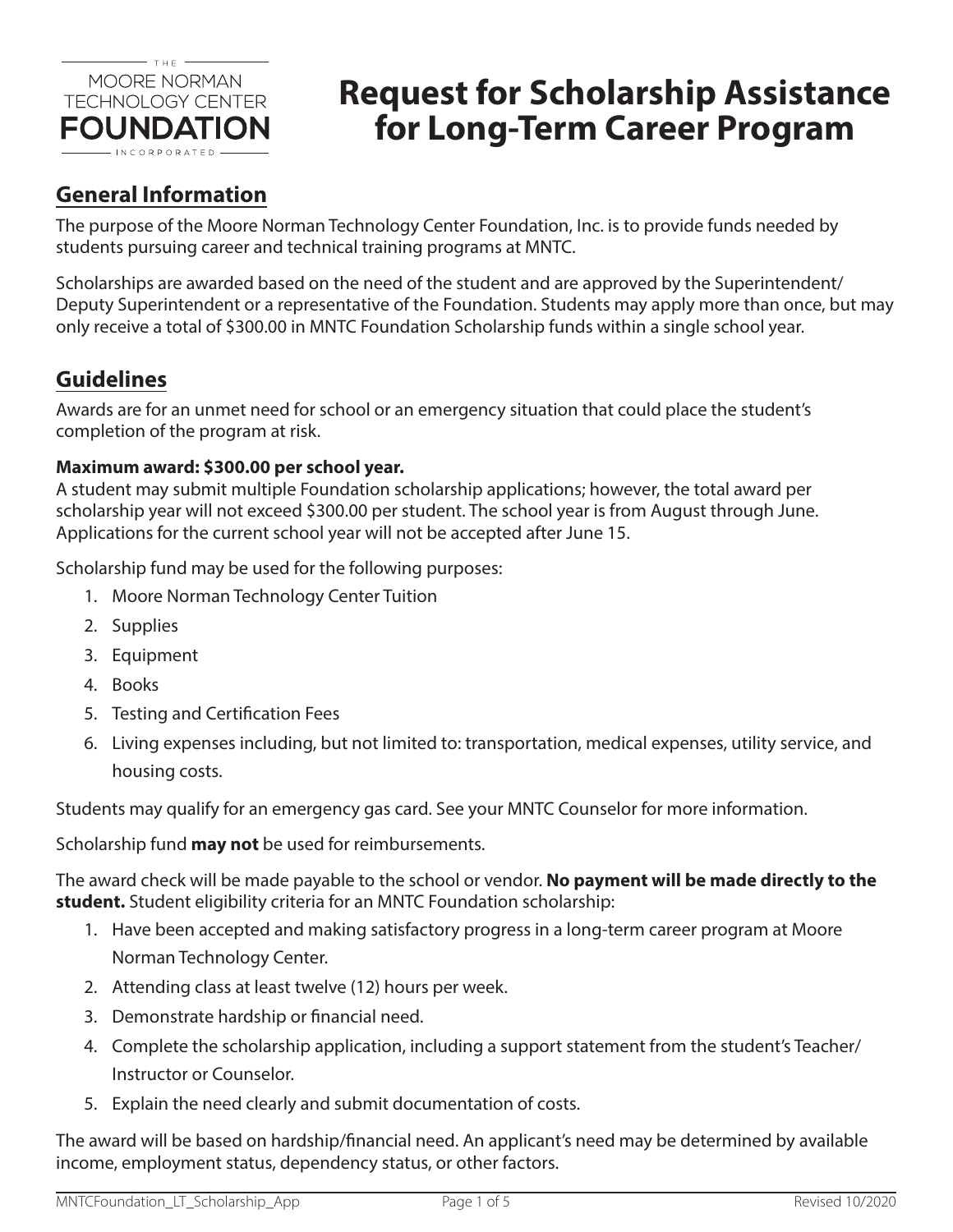### **Instructions:**

Applicant must submit completed application (Sections I & II including a support statement) to the MNTC Superintendent's office. Notification of the award will be made to the applicant within two (2) business days after receipt of the completed scholarship application in the Superintendent's office.

Please read each section carefully to ensure that all information is complete before returning the scholarship application to the Superintendent's office.

### **Section I: To be completed by student**

- A. Student must complete Section I of the scholarship application.
- B. Provide scholarship application to Teacher/Instructor or Counselor for completion of Section II.

#### **Section II. To be completed by Teacher/Instructor/Counselor**

- A. Teacher/Instructor or Counselor must complete Section II of the scholarship application.
- B. A support statement by the Teacher/Instructor or Counselor must accompany the scholarship application.

#### **Section III. Foundation Use Only**

- A. Forms are delivered to the professional assistant in the Superintendent's/Administration office for review by the Superintendent/Deputy Superintendent or MNTC Foundation representative.
- B. Forms are delivered to the Foundation treasurer for processing of check or letter of approval/denial.
- C. Applicant will be notified within two (2) business days of approval/denial after receipt in the Superintendent's office.
- D. The award check will be made payable to the school or vendor. No payment will be made directly to the student.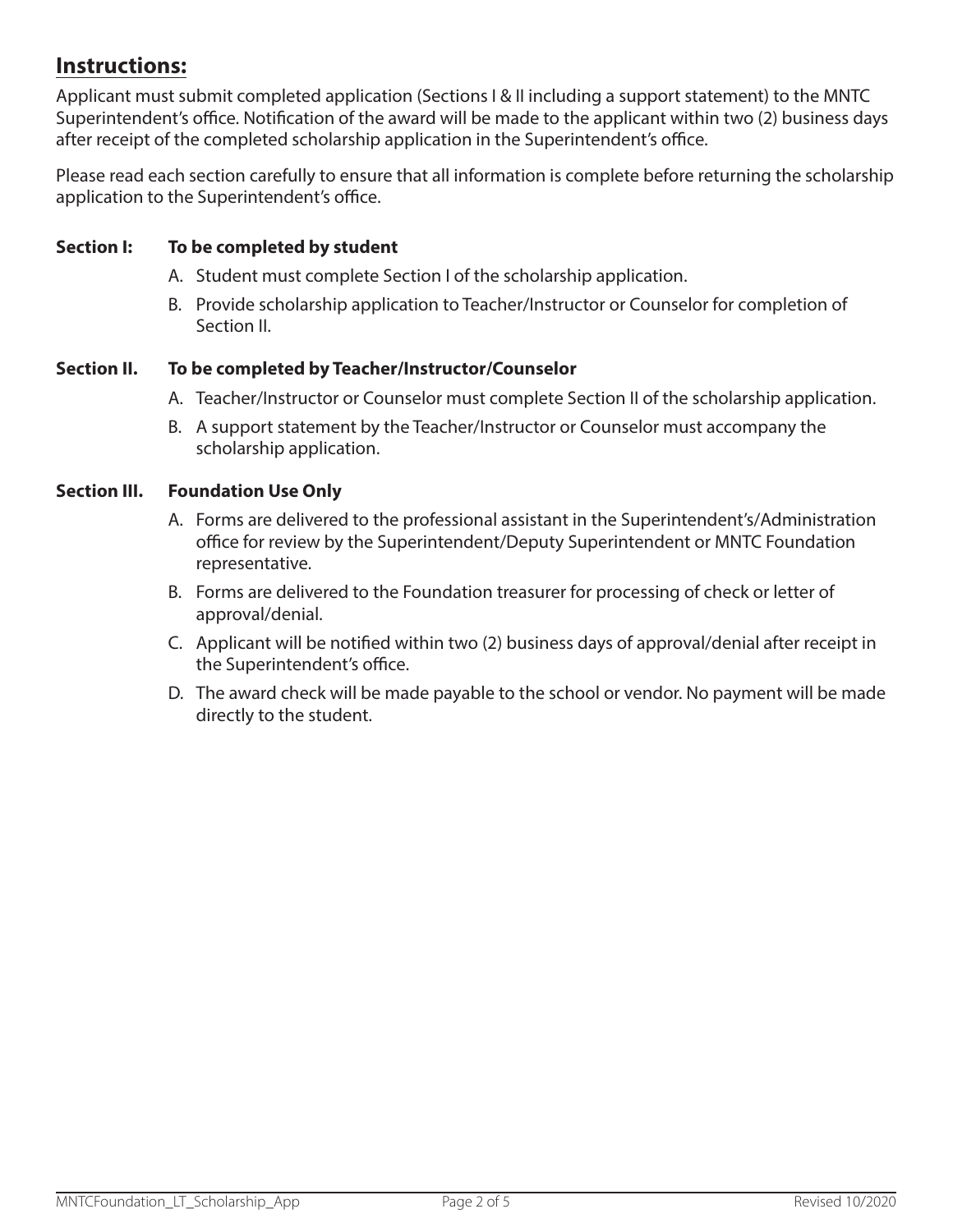

# **Request for Scholarship Assistance**

## **Section I. Student Information**

### **Directions:**

- 1. Student is responsible for completing Section I.
- 2. Teacher/Instructor or Counselor is responsible for completing Section II.
- 3. Student is responsible for submitting the completed scholarship application to the Superintendent's office. (Teacher/Instructor or Counselor may submit for student, upon request.)

|         |     | Have you applied for an MNTC Foundation Scholarship during this school year?         |  |
|---------|-----|--------------------------------------------------------------------------------------|--|
| $\perp$ | No  |                                                                                      |  |
| П       | Yes |                                                                                      |  |
|         |     | Describe hardship and reason for your request. (Maximum of \$300.00 per school year) |  |
|         |     | ,我们也不能会在这里,我们也不能会在这里,我们也不能会在这里,我们也不能会在这里,我们也不能会在这里,我们也不能会在这里,我们也不能会在这里,我们也不能会在这里     |  |
|         |     |                                                                                      |  |
|         |     |                                                                                      |  |
|         |     |                                                                                      |  |
|         |     |                                                                                      |  |
|         |     |                                                                                      |  |
|         |     | ,我们也不能会在这里,我们的人们就会不能会在这里,我们也不能会不能会不能会不能会不能会不能会不能会不能会。""我们的人们就会不能会不能会不能会不能会不能会不能会     |  |

\_\_\_\_\_\_\_\_\_\_\_\_\_\_\_\_\_\_\_\_\_\_\_\_\_\_\_\_\_\_\_\_\_\_\_\_\_\_\_\_\_\_\_\_\_\_\_\_\_\_\_\_\_\_\_\_\_\_\_\_\_\_\_\_\_\_\_\_\_\_\_\_\_\_\_\_\_\_\_\_\_\_\_\_\_\_\_\_\_\_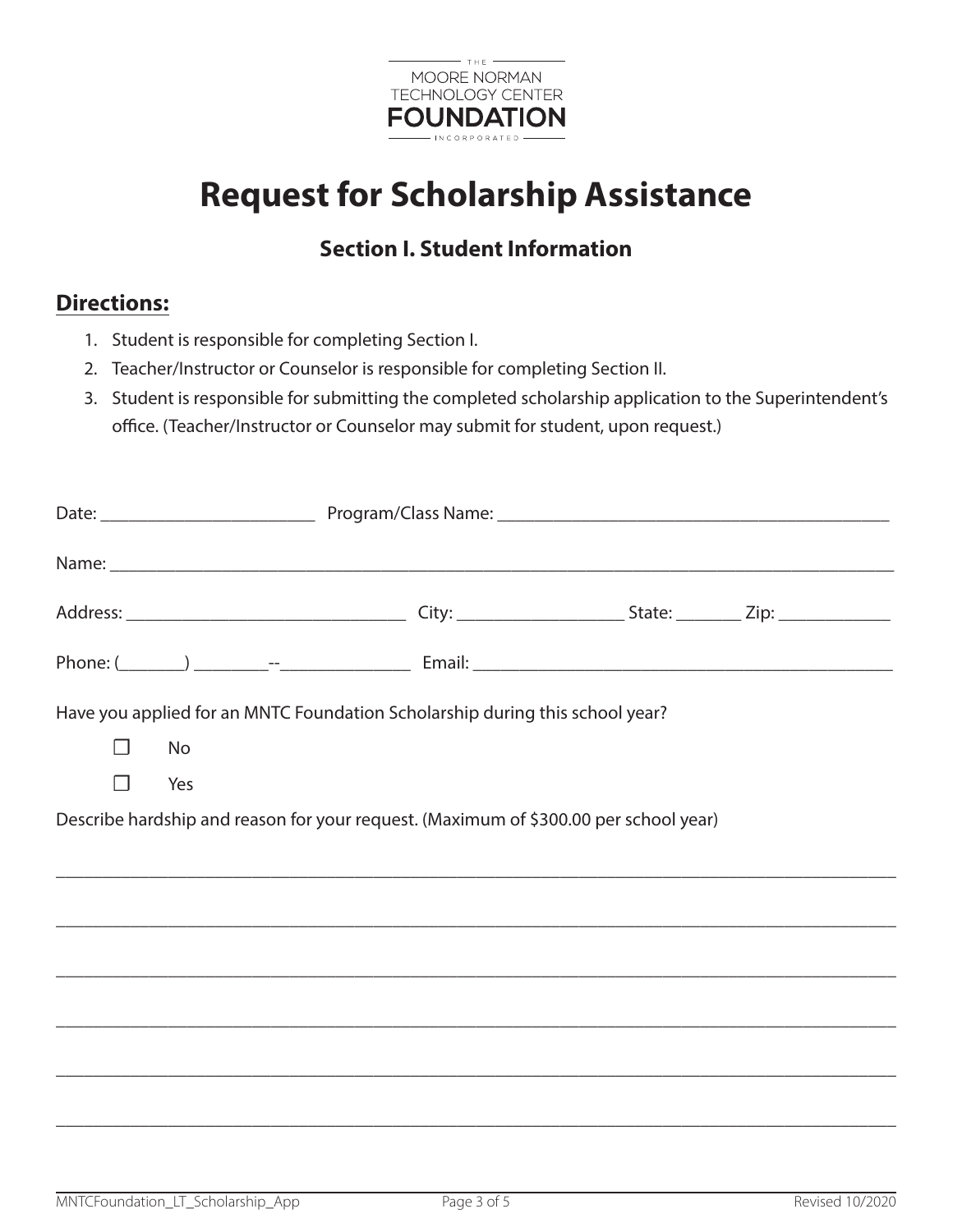## **Section II. Teacher/Instructor or Counselor Information**

### Directions:

- 1. To be completed by Teacher/Instructor or Counselor.
- 2. A support statement by the Teacher/Instructor or Counselor must be included on this page.
- 3. Complete Section II and return scholarship application to the student.

| $\Box$                    |                                                         | Remind student that additional funding may be available through Financial Aid. |  |                                                                                  |
|---------------------------|---------------------------------------------------------|--------------------------------------------------------------------------------|--|----------------------------------------------------------------------------------|
| <b>Support Statement:</b> |                                                         |                                                                                |  |                                                                                  |
|                           |                                                         |                                                                                |  |                                                                                  |
|                           |                                                         |                                                                                |  | ,我们也不能会在这里,我们也不能会在这里,我们也不能会在这里,我们也不能会在这里,我们也不能会在这里,我们也不能会在这里,我们也不能会在这里,我们也不能会不能会 |
|                           |                                                         |                                                                                |  |                                                                                  |
|                           |                                                         |                                                                                |  |                                                                                  |
|                           |                                                         |                                                                                |  |                                                                                  |
|                           |                                                         |                                                                                |  |                                                                                  |
|                           |                                                         |                                                                                |  |                                                                                  |
|                           |                                                         |                                                                                |  |                                                                                  |
|                           |                                                         |                                                                                |  |                                                                                  |
|                           |                                                         |                                                                                |  |                                                                                  |
|                           |                                                         |                                                                                |  |                                                                                  |
|                           | (If needed, you may continue on the back of this page.) |                                                                                |  |                                                                                  |
|                           |                                                         |                                                                                |  |                                                                                  |
|                           |                                                         |                                                                                |  |                                                                                  |
|                           |                                                         |                                                                                |  |                                                                                  |